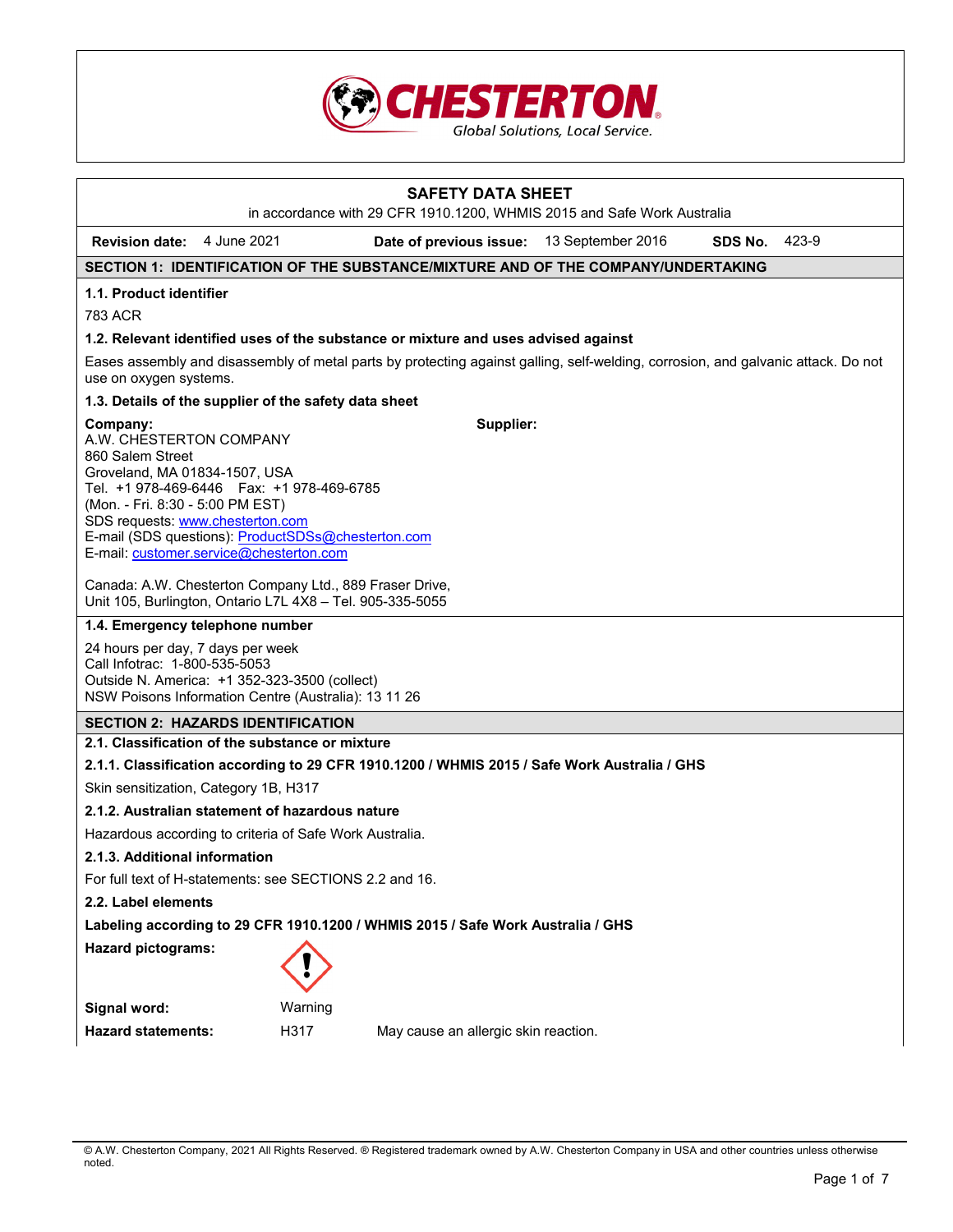| <b>Precautionary statements:</b>                                                                                                                                                   | P <sub>264</sub><br>P272<br>P280<br>P302/352<br>P333/313<br>P362/364<br>P501                                | Wash skin thoroughly after handling.<br>Contaminated work clothing must not be allowed out of the workplace.<br>Wear protective gloves.<br>IF ON SKIN: Wash with plenty of soap and water.<br>If skin irritation or rash occurs: Get medical advice/attention.<br>Take off contaminated clothing and wash it before reuse.<br>Dispose of contents/container to an approved waste disposal plant. |                      |                          |  |
|------------------------------------------------------------------------------------------------------------------------------------------------------------------------------------|-------------------------------------------------------------------------------------------------------------|--------------------------------------------------------------------------------------------------------------------------------------------------------------------------------------------------------------------------------------------------------------------------------------------------------------------------------------------------------------------------------------------------|----------------------|--------------------------|--|
| <b>Supplemental information:</b>                                                                                                                                                   | None                                                                                                        |                                                                                                                                                                                                                                                                                                                                                                                                  |                      |                          |  |
| 2.3. Other hazards                                                                                                                                                                 |                                                                                                             |                                                                                                                                                                                                                                                                                                                                                                                                  |                      |                          |  |
| None known                                                                                                                                                                         |                                                                                                             |                                                                                                                                                                                                                                                                                                                                                                                                  |                      |                          |  |
| <b>SECTION 3: COMPOSITION/INFORMATION ON INGREDIENTS</b>                                                                                                                           |                                                                                                             |                                                                                                                                                                                                                                                                                                                                                                                                  |                      |                          |  |
| 3.2. Mixtures                                                                                                                                                                      |                                                                                                             |                                                                                                                                                                                                                                                                                                                                                                                                  |                      |                          |  |
| Hazardous Ingredients <sup>1</sup>                                                                                                                                                 |                                                                                                             |                                                                                                                                                                                                                                                                                                                                                                                                  | % Wt.                | <b>CAS No.</b>           |  |
| Benzenesulfonic acid, C10-16-alkyl derivs., calcium salts                                                                                                                          |                                                                                                             |                                                                                                                                                                                                                                                                                                                                                                                                  | $<1 - 4$             | 68584-23-6               |  |
| Sulfonic acids, petroleum, calcium salts<br>5,5'-Dithiodi-1,3,4-thiadiazole-2(3H)-thione                                                                                           |                                                                                                             |                                                                                                                                                                                                                                                                                                                                                                                                  | $< 1 - 4$<br>$1 - 3$ | 61789-86-4<br>72676-55-2 |  |
| Calcium dodecylbenzenesulphonate                                                                                                                                                   |                                                                                                             |                                                                                                                                                                                                                                                                                                                                                                                                  | $<1 - 2$             | 26264-06-2               |  |
| Other ingredients:                                                                                                                                                                 |                                                                                                             |                                                                                                                                                                                                                                                                                                                                                                                                  |                      |                          |  |
| Baseoil - unspecified*                                                                                                                                                             |                                                                                                             |                                                                                                                                                                                                                                                                                                                                                                                                  | $45 - 60$            | 64741-88-4               |  |
| Talc                                                                                                                                                                               |                                                                                                             |                                                                                                                                                                                                                                                                                                                                                                                                  | $10 - 20$            | 14807-96-6               |  |
| Titanium dioxide                                                                                                                                                                   |                                                                                                             |                                                                                                                                                                                                                                                                                                                                                                                                  | $5 - 10$             | 13463-67-7               |  |
| Graphite<br>*Contains less than 3 % DMSO extract as measured by IP 346.                                                                                                            |                                                                                                             |                                                                                                                                                                                                                                                                                                                                                                                                  | 5 - 10               | 7782-42-5                |  |
|                                                                                                                                                                                    |                                                                                                             |                                                                                                                                                                                                                                                                                                                                                                                                  |                      |                          |  |
| <sup>1</sup> Classified according to: • 29 CFR 1910.1200, 1915, 1916, 1917, Mass. Right-to-Know Law (ch. 40, M.G.LO. 111F)                                                         | • WHMIS 2015, Safe Work Australia, GHS                                                                      |                                                                                                                                                                                                                                                                                                                                                                                                  |                      |                          |  |
| <b>SECTION 4: FIRST AID MEASURES</b>                                                                                                                                               |                                                                                                             |                                                                                                                                                                                                                                                                                                                                                                                                  |                      |                          |  |
| 4.1. Description of first aid measures                                                                                                                                             |                                                                                                             |                                                                                                                                                                                                                                                                                                                                                                                                  |                      |                          |  |
|                                                                                                                                                                                    | Inhalation:<br>Remove to fresh air. If not breathing, administer artificial respiration. Contact physician. |                                                                                                                                                                                                                                                                                                                                                                                                  |                      |                          |  |
| <b>Skin contact:</b>                                                                                                                                                               |                                                                                                             | Wash skin with soap and water. Consult physician if irritation develops.                                                                                                                                                                                                                                                                                                                         |                      |                          |  |
| Eye contact:                                                                                                                                                                       | Flush eyes for at least 15 minutes with large amounts of water. Consult physician if irritation develops.   |                                                                                                                                                                                                                                                                                                                                                                                                  |                      |                          |  |
| Ingestion:<br>Not applicable                                                                                                                                                       |                                                                                                             |                                                                                                                                                                                                                                                                                                                                                                                                  |                      |                          |  |
| Avoid contact with the product while providing aid to the victim. See section 8.2.2 for<br><b>Protection of first-aiders:</b><br>recommendations on personal protective equipment. |                                                                                                             |                                                                                                                                                                                                                                                                                                                                                                                                  |                      |                          |  |
| 4.2. Most important symptoms and effects, both acute and delayed                                                                                                                   |                                                                                                             |                                                                                                                                                                                                                                                                                                                                                                                                  |                      |                          |  |
| May cause skin sensitization as evidenced by rashes or hives.                                                                                                                      |                                                                                                             |                                                                                                                                                                                                                                                                                                                                                                                                  |                      |                          |  |
| 4.3. Indication of any immediate medical attention and special treatment needed                                                                                                    |                                                                                                             |                                                                                                                                                                                                                                                                                                                                                                                                  |                      |                          |  |
| Treat symptoms.                                                                                                                                                                    |                                                                                                             |                                                                                                                                                                                                                                                                                                                                                                                                  |                      |                          |  |
| <b>SECTION 5: FIRE-FIGHTING MEASURES</b>                                                                                                                                           |                                                                                                             |                                                                                                                                                                                                                                                                                                                                                                                                  |                      |                          |  |
| 5.1. Extinguishing media                                                                                                                                                           |                                                                                                             |                                                                                                                                                                                                                                                                                                                                                                                                  |                      |                          |  |
| Suitable extinguishing media: Carbon dioxide, dry chemical or foam                                                                                                                 |                                                                                                             |                                                                                                                                                                                                                                                                                                                                                                                                  |                      |                          |  |
| Unsuitable extinguishing media: High volume water jet                                                                                                                              |                                                                                                             |                                                                                                                                                                                                                                                                                                                                                                                                  |                      |                          |  |
| 5.2. Special hazards arising from the substance or mixture                                                                                                                         |                                                                                                             |                                                                                                                                                                                                                                                                                                                                                                                                  |                      |                          |  |
| Dense smoke. Do not allow runoff from firefighting to enter drains or water courses.                                                                                               |                                                                                                             |                                                                                                                                                                                                                                                                                                                                                                                                  |                      |                          |  |
| 5.3. Advice for firefighters                                                                                                                                                       |                                                                                                             |                                                                                                                                                                                                                                                                                                                                                                                                  |                      |                          |  |
| Recommend Firefighters wear self-contained breathing apparatus.                                                                                                                    |                                                                                                             |                                                                                                                                                                                                                                                                                                                                                                                                  |                      |                          |  |
| <b>Australian HAZCHEM Emergency Action Code:</b><br>3 Z                                                                                                                            |                                                                                                             |                                                                                                                                                                                                                                                                                                                                                                                                  |                      |                          |  |
| <b>SECTION 6: ACCIDENTAL RELEASE MEASURES</b>                                                                                                                                      |                                                                                                             |                                                                                                                                                                                                                                                                                                                                                                                                  |                      |                          |  |
| 6.1. Personal precautions, protective equipment and emergency procedures                                                                                                           |                                                                                                             |                                                                                                                                                                                                                                                                                                                                                                                                  |                      |                          |  |
| No special requirements.                                                                                                                                                           |                                                                                                             |                                                                                                                                                                                                                                                                                                                                                                                                  |                      |                          |  |

<sup>©</sup> A.W. Chesterton Company, 2021 All Rights Reserved. ® Registered trademark owned by A.W. Chesterton Company in USA and other countries unless otherwise noted.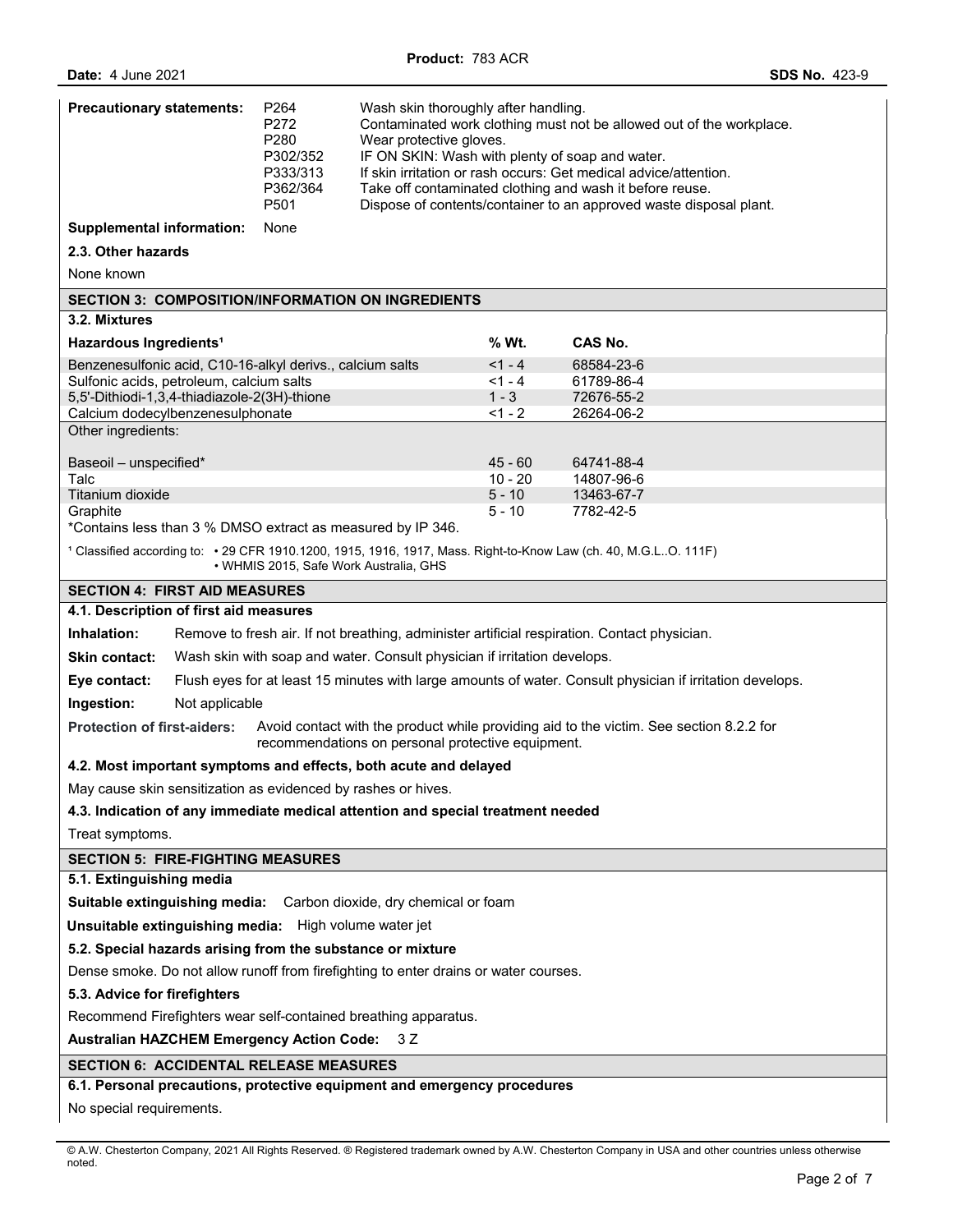#### **6.2. Environmental Precautions**

Keep out of sewers, streams and waterways.

### **6.3. Methods and material for containment and cleaning up**

Scoop up and transfer to a suitable container for disposal.

#### **6.4. Reference to other sections**

Refer to section 13 for disposal advice.

## **SECTION 7: HANDLING AND STORAGE**

#### **7.1. Precautions for safe handling**

Utilize exposure controls and personal protection as specified in Section 8. Wash thoroughly after handling.

### **7.2. Conditions for safe storage, including any incompatibilities**

Store in a cool, dry area.

### **7.3. Specific end use(s)**

No special precautions.

### **SECTION 8: EXPOSURE CONTROLS/PERSONAL PROTECTION**

### **8.1. Control parameters**

### **Occupational exposure limit values**

| Ingredients                                                | <b>OSHA PEL1</b><br>ppm | mg/m <sup>3</sup> | <b>ACGIH TLV<sup>2</sup></b><br>ppm | mg/m <sup>3</sup> | <b>AUSTRALIA ES<sup>3</sup></b><br>ppm | mg/m <sup>3</sup> |
|------------------------------------------------------------|-------------------------|-------------------|-------------------------------------|-------------------|----------------------------------------|-------------------|
| Benzenesulfonic acid, C10-16-alkyl<br>derivs calcium salts | N/A                     | N/A               | N/A                                 | N/A               | N/A                                    | N/A               |
| Sulfonic acids, petroleum, calcium<br>salts                | N/A                     | N/A               | N/A                                 | N/A               | N/A                                    | N/A               |
| 5,5'-Dithiodi-1,3,4-thiadiazole-<br>2(3H)-thione           | N/A                     | N/A               | N/A                                 | N/A               | N/A                                    | N/A               |
| Calcium<br>dodecylbenzenesulphonate                        | N/A                     | N/A               | N/A                                 | N/A               | N/A                                    | N/A               |
| Oil mist, mineral                                          | N/A                     | 5                 | (inhal.)                            | 5                 | N/A                                    | 5                 |
| Talc                                                       | 20 mppcf                | $\overline{2}$    | (resp.)                             | $\overline{2}$    | (resp.)                                | 2.5               |
| Titanium dioxide                                           | N/A                     | 15                | N/A                                 | 10                | N/A                                    | 10                |
| Graphite                                                   | (total)<br>(resp.)      | 15<br>5           | (resp.)                             | 2                 | (resp.)                                | 3                 |

<sup>1</sup> United States Occupational Health & Safety Administration permissible exposure limits

<sup>2</sup> American Conference of Governmental Industrial Hygienists threshold limit values

<sup>3</sup> Safe Work Australia, Workplace Exposure Standards for Airborne Contaminants

#### **Biological limit values**

No biological exposure limits noted for the ingredient(s).

## **8.2. Exposure controls**

#### **8.2.1. Engineering measures**

No special requirements.

#### **8.2.2. Individual protection measures**

**Respiratory protection:** Not normally needed.

**Protective gloves:** Chemical resistant gloves (e.g. neoprene, nitrile).

### **Eye and face protection:** Safety goggles or glasses.

**Other:** None

#### **8.2.3. Environmental exposure controls**

Refer to sections 6 and 12.

<sup>©</sup> A.W. Chesterton Company, 2021 All Rights Reserved. ® Registered trademark owned by A.W. Chesterton Company in USA and other countries unless otherwise noted.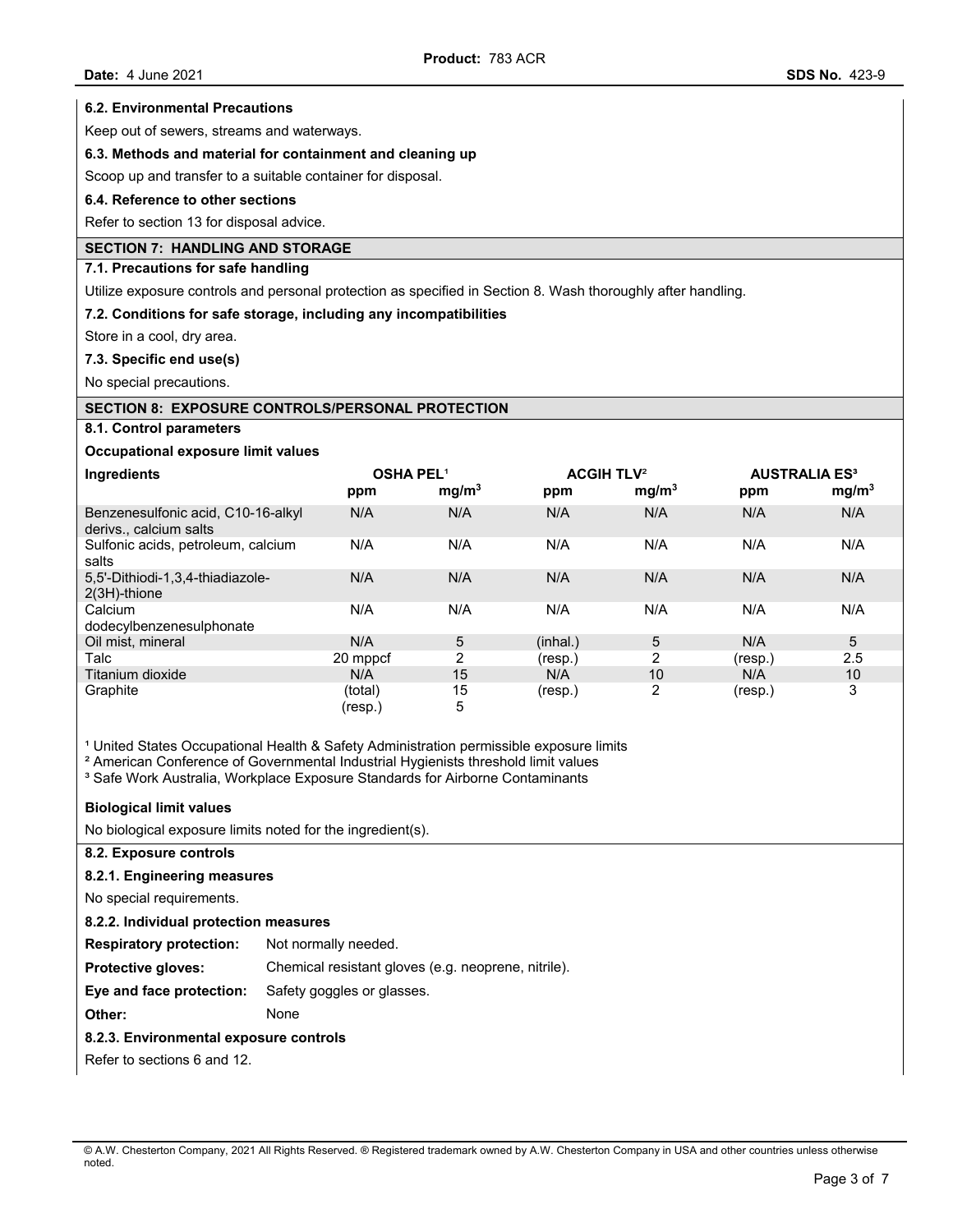| <b>SECTION 9: PHYSICAL AND CHEMICAL PROPERTIES</b>                 |                                                                                                  |                                              |                                  |  |
|--------------------------------------------------------------------|--------------------------------------------------------------------------------------------------|----------------------------------------------|----------------------------------|--|
|                                                                    | 9.1. Information on basic physical and chemical properties                                       |                                              |                                  |  |
| <b>Physical state</b>                                              | semi-solid                                                                                       | <b>Odour</b>                                 | mild petroleum odor              |  |
| Colour                                                             | gray                                                                                             | <b>Odour threshold</b>                       | not determined                   |  |
| Initial boiling point                                              | not applicable                                                                                   | Vapour pressure @ 20°C                       | not determined                   |  |
| <b>Melting point</b>                                               | not determined                                                                                   | % Aromatics by weight                        | 0%                               |  |
| % Volatile (by volume)<br><b>Flash point</b>                       | negligible<br>$>190^{\circ}$ C ( $>374^{\circ}$ F)                                               | рH                                           | not applicable<br>$1.33$ kg/l    |  |
| <b>Method</b>                                                      | Open Cup                                                                                         | <b>Relative density</b><br>Weight per volume | 11.1 lbs/gal.                    |  |
| <b>Viscosity</b>                                                   | 1-3 million cps @ 25°C                                                                           | <b>Coefficient (water/oil)</b>               | < 1                              |  |
| <b>Autoignition temperature</b>                                    | not determined                                                                                   | Vapour density (air=1)                       | >1                               |  |
| <b>Decomposition temperature</b>                                   | not determined                                                                                   | Rate of evaporation (ether=1)                | < 1                              |  |
| Upper/lower flammability or                                        | not determined                                                                                   | Solubility in water                          | insoluble                        |  |
| explosive limits<br>Flammability (solid, gas)                      |                                                                                                  | <b>Oxidising properties</b>                  | not determined                   |  |
| <b>Explosive properties</b>                                        | not applicable<br>not determined                                                                 |                                              |                                  |  |
| 9.2. Other information                                             |                                                                                                  |                                              |                                  |  |
| EPA 24: 0.59 lbs/gal                                               |                                                                                                  |                                              |                                  |  |
|                                                                    |                                                                                                  |                                              |                                  |  |
| <b>SECTION 10: STABILITY AND REACTIVITY</b>                        |                                                                                                  |                                              |                                  |  |
| 10.1. Reactivity                                                   |                                                                                                  |                                              |                                  |  |
| Refer to sections 10.3 and 10.5.                                   |                                                                                                  |                                              |                                  |  |
| 10.2. Chemical stability                                           |                                                                                                  |                                              |                                  |  |
| Stable                                                             |                                                                                                  |                                              |                                  |  |
| 10.3. Possibility of hazardous reactions                           |                                                                                                  |                                              |                                  |  |
|                                                                    | No dangerous reactions known under conditions of normal use.                                     |                                              |                                  |  |
| 10.4. Conditions to avoid                                          |                                                                                                  |                                              |                                  |  |
| Open flames and red hot surfaces.                                  |                                                                                                  |                                              |                                  |  |
| 10.5. Incompatible materials                                       |                                                                                                  |                                              |                                  |  |
|                                                                    | Strong acids/bases and strong oxidizers like liquid Chlorine and concentrated Oxygen.            |                                              |                                  |  |
| 10.6. Hazardous decomposition products                             |                                                                                                  |                                              |                                  |  |
|                                                                    | Aldehydes, Oxides of Sulfur and Nitrogen, Carbon Monoxide, Carbon Dioxide and other toxic fumes. |                                              |                                  |  |
| <b>SECTION 11: TOXICOLOGICAL INFORMATION</b>                       |                                                                                                  |                                              |                                  |  |
| 11.1. Information on toxicological effects                         |                                                                                                  |                                              |                                  |  |
| <b>Primary route of exposure</b><br>under normal use:              | Skin and eye contact.                                                                            |                                              |                                  |  |
| Acute toxicity -                                                   |                                                                                                  |                                              |                                  |  |
| Oral:                                                              | $ATE-mix > 5,000 mg/kg$                                                                          |                                              |                                  |  |
|                                                                    | Substance                                                                                        | Test                                         | Result                           |  |
|                                                                    | Benzenesulfonic acid, C10-16-alkyl                                                               | LD50, rat                                    | $> 5,000$ mg/kg                  |  |
|                                                                    | derivs., calcium salts                                                                           |                                              |                                  |  |
|                                                                    | Sulfonic acids, petroleum, calcium salts<br>Calcium dodecylbenzenesulphonate                     | LD50, rat<br>LD50, rat                       | > 5,000 mg/kg<br>4,000 mg/kg     |  |
| Dermal:                                                            | $ATE-mix > 5,000$ mg/kg                                                                          |                                              |                                  |  |
|                                                                    |                                                                                                  |                                              |                                  |  |
|                                                                    | Substance                                                                                        | Test                                         | Result                           |  |
|                                                                    | Benzenesulfonic acid, C10-16-alkyl                                                               | LD50, rat                                    | $> 2,000$ mg/kg                  |  |
| derivs., calcium salts<br>Sulfonic acids, petroleum, calcium salts |                                                                                                  |                                              |                                  |  |
|                                                                    | Calcium dodecylbenzenesulphonate                                                                 | LD50, rabbit<br>LD50, rabbit                 | $> 4,000$ mg/kg<br>> 4,199 mg/kg |  |
|                                                                    |                                                                                                  |                                              | (read-across)                    |  |

<sup>©</sup> A.W. Chesterton Company, 2021 All Rights Reserved. ® Registered trademark owned by A.W. Chesterton Company in USA and other countries unless otherwise noted.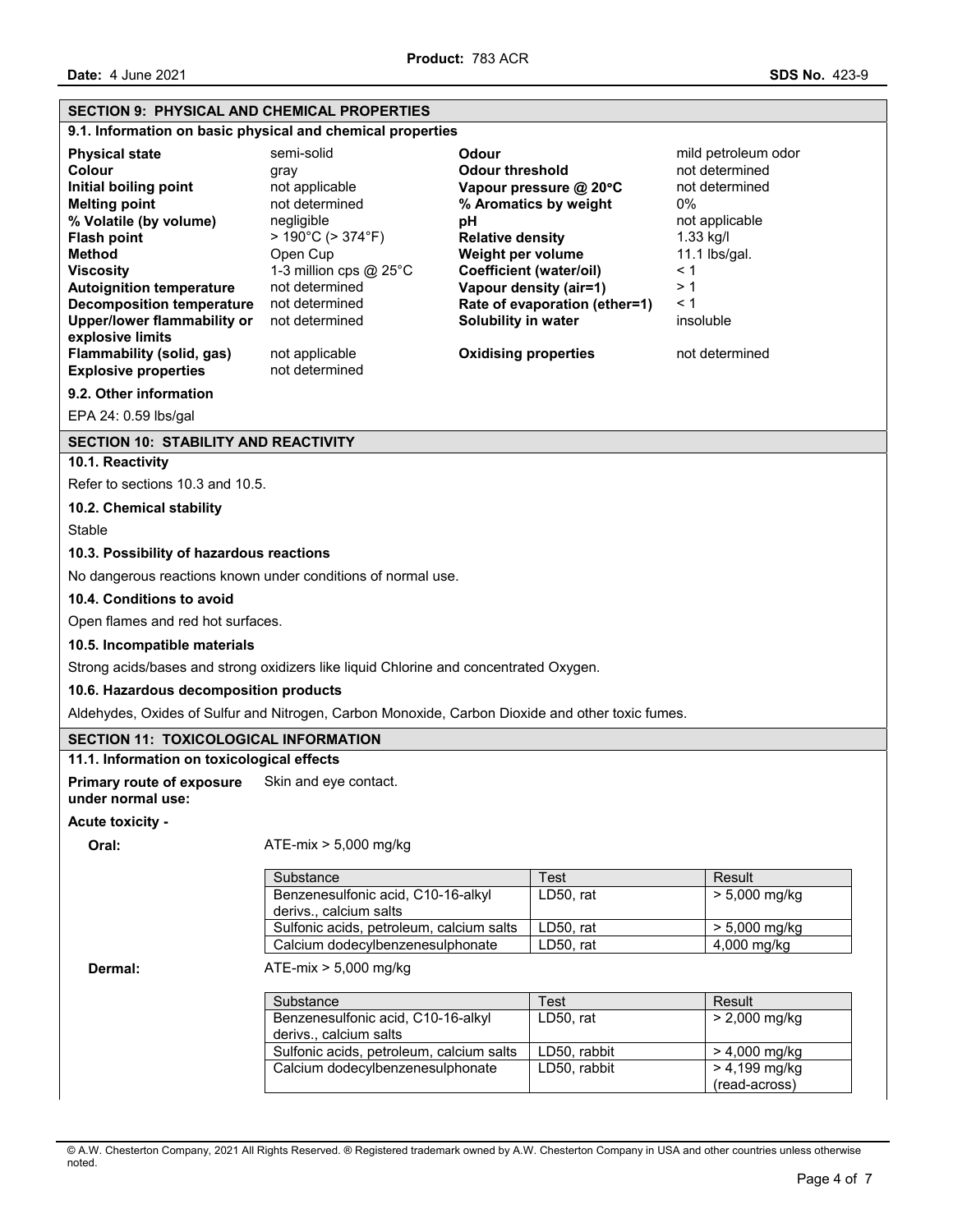| Inhalation:                                  |                                                                                                                                                                                                                              |                                                                        |                                                              |  |  |  |
|----------------------------------------------|------------------------------------------------------------------------------------------------------------------------------------------------------------------------------------------------------------------------------|------------------------------------------------------------------------|--------------------------------------------------------------|--|--|--|
|                                              | Substance                                                                                                                                                                                                                    | Test                                                                   | Result                                                       |  |  |  |
|                                              | Benzenesulfonic acid, C10-16-alkyl<br>derivs., calcium salts                                                                                                                                                                 | LD50, rat                                                              | $> 1.9$ mg/l (mist,<br>read-across)                          |  |  |  |
| Skin corrosion/irritation:                   | Based on available data from similar materials, the classification criteria are not met.                                                                                                                                     |                                                                        |                                                              |  |  |  |
|                                              | Substance                                                                                                                                                                                                                    | Test                                                                   | Result                                                       |  |  |  |
|                                              | Benzenesulfonic acid, C10-16-alkyl<br>derivs., calcium salts                                                                                                                                                                 | Skin irritation, rabbit                                                | Not irritating (read-<br>across)                             |  |  |  |
|                                              | Calcium dodecylbenzenesulphonate                                                                                                                                                                                             | Skin irritation, rabbit                                                | Irritating (read-<br>across)                                 |  |  |  |
| Serious eye damage/<br>irritation:           | Based on available data from similar materials, the classification criteria are not met.                                                                                                                                     |                                                                        |                                                              |  |  |  |
|                                              | Substance                                                                                                                                                                                                                    | Test                                                                   | Result                                                       |  |  |  |
|                                              | Calcium dodecylbenzenesulphonate                                                                                                                                                                                             | Eye irritation, rabbit                                                 | Serious eye<br>damage/severe<br>irritation (read-<br>across) |  |  |  |
| <b>Respiratory or skin</b><br>sensitisation: | May cause an allergic skin reaction.                                                                                                                                                                                         |                                                                        |                                                              |  |  |  |
|                                              | Substance                                                                                                                                                                                                                    | Test                                                                   | <b>Result</b>                                                |  |  |  |
|                                              | 5,5'-Dithiodi-1,3,4-thiadiazole-2(3H)-<br>thione                                                                                                                                                                             | Skin sensitization, mouse                                              | Sensitizing                                                  |  |  |  |
| Germ cell mutagenicity:                      | Based on available data on components, the classification criteria are not met.                                                                                                                                              |                                                                        |                                                              |  |  |  |
| <b>Carcinogenicity:</b>                      | The International Agency for Research on Cancer (IARC) has designated inhaled titanium dioxide<br>as possibly carcinogenic to humans (group 2B).                                                                             |                                                                        |                                                              |  |  |  |
| <b>Reproductive toxicity:</b>                | 3691, Sulfonic acids, petroleum, calcium salts, Calcium dodecylbenzenesulphonate: not expected<br>to be reproductive toxicants. 5,5'-Dithiodi-1,3,4-thiadiazole-2(3H)-thione: effects on or via lactation -<br>data lacking. |                                                                        |                                                              |  |  |  |
| STOT - single exposure:                      | Based on available data on components, the classification criteria are not met.                                                                                                                                              |                                                                        |                                                              |  |  |  |
| STOT - repeated exposure:                    | Based on available data on components, the classification criteria are not met.                                                                                                                                              |                                                                        |                                                              |  |  |  |
|                                              | Substance                                                                                                                                                                                                                    | Test                                                                   | Result                                                       |  |  |  |
|                                              | Benzenesulfonic acid, C10-16-alkyl                                                                                                                                                                                           | NOAEL, oral, 28 days,                                                  | 500 mg/kg (similar                                           |  |  |  |
|                                              | derivs., calcium salts                                                                                                                                                                                                       | rat, male / female (OECD<br>407)                                       | material)                                                    |  |  |  |
|                                              | 5,5'-Dithiodi-1,3,4-thiadiazole-2(3H)-<br>thione                                                                                                                                                                             | Sub-acute NOAEL, oral,<br>14 days, rat                                 | $1,000$ mg/kg                                                |  |  |  |
|                                              | Calcium dodecylbenzenesulphonate                                                                                                                                                                                             | Sub-chronic NOAEL,<br>oral, 6 months, rat, male<br>/ female (OECD 407) | $115$ mg/kg                                                  |  |  |  |
| <b>Aspiration hazard:</b>                    | Based on available data, the classification criteria are not met.                                                                                                                                                            |                                                                        |                                                              |  |  |  |
| <b>Other information:</b>                    | None known                                                                                                                                                                                                                   |                                                                        |                                                              |  |  |  |

## **SECTION 12: ECOLOGICAL INFORMATION**

Ecotoxicological data have not been determined specifically for this product. The information given below is based on a knowledge of the components and the ecotoxicology of similar substances.

## **12.1. Toxicity**

Not determined. Calcium dodecylbenzenesulphonate: 96 h LC50 (fish) = 22 mg/l (OECD 203, read-across). Sulfonic acids, petroleum, calcium salts: 96 h LC50 (fish) > 10,000 mg/l. Mineral oil: practically non-toxic to aquatic organisms on an acute basis (LC50/EC50/ErC50 > 100 mg/l.)

## **12.2. Persistence and degradability**

Mineral oil: not readily biodegradable. Benzenesulfonic acid, C10-16-alkyl derivs., calcium salts: not readily biodegradable (readacross). Calcium dodecylbenzenesulphonate: readily biodegradable (read-across). Sulfonic acids, petroleum, calcium salts: not readily biodegradable (8.6%, 28 days).

<sup>©</sup> A.W. Chesterton Company, 2021 All Rights Reserved. ® Registered trademark owned by A.W. Chesterton Company in USA and other countries unless otherwise noted.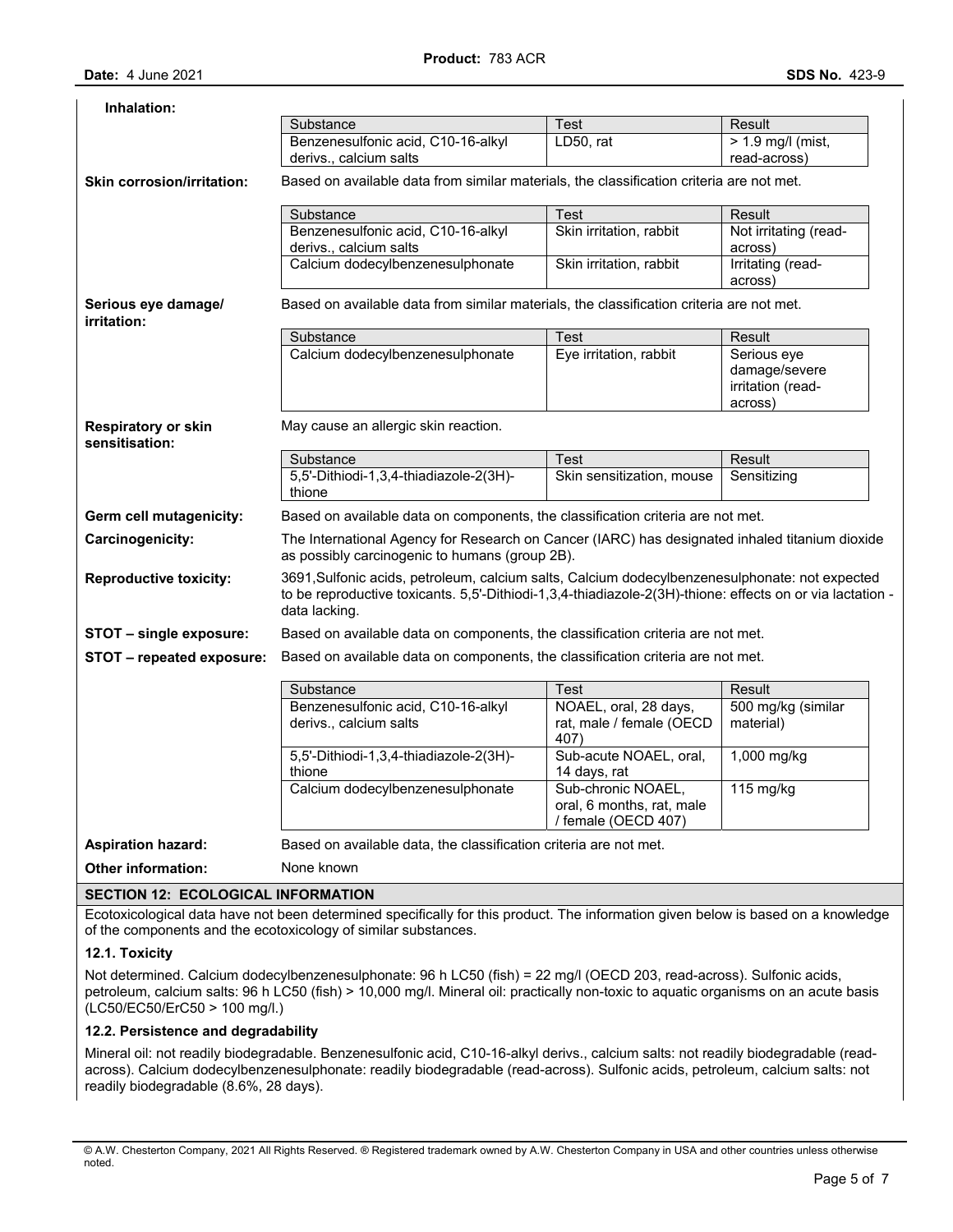### **12.3. Bioaccumulative potential**

Calcium dodecylbenzenesulphonate: BCF 104, 21 days, Bluegill sunfish. Mineral oil: bioconcentration in aquatic organisms is not expected to be significant.

## **12.4. Mobility in soil**

Semi-solid. Insoluble in water. In determining environmental mobility, consider the product's physical and chemical properties (see Section 9).

## **12.5. Other adverse effects**

None known

## **SECTION 13: DISPOSAL CONSIDERATIONS**

# **13.1. Waste treatment methods**

Incinerate absorbed material with a properly licensed facility. Check local, state and national/federal regulations and comply with the most stringent requirement.

## **SECTION 14: TRANSPORT INFORMATION**

| 14.1. UN number or ID number                                  |                                                                                                      |
|---------------------------------------------------------------|------------------------------------------------------------------------------------------------------|
| ADG/ADR/RID/ADN/IMDG/ICAO:                                    | NOT APPLICABLE                                                                                       |
| TDG:                                                          | <b>NOT APPLICABLE</b>                                                                                |
| <b>US DOT:</b>                                                | <b>NOT APPLICABLE</b>                                                                                |
| 14.2. UN proper shipping name                                 |                                                                                                      |
| ADG/ADR/RID/ADN/IMDG/ICAO:                                    | NON-HAZARDOUS, NON REGULATED                                                                         |
| TDG:                                                          | NON-HAZARDOUS, NON REGULATED                                                                         |
| US DOT:                                                       | NON-HAZARDOUS, NON REGULATED                                                                         |
| 14.3. Transport hazard class(es)                              |                                                                                                      |
| ADG/ADR/RID/ADN/IMDG/ICAO:                                    | <b>NOT APPLICABLE</b>                                                                                |
| TDG:                                                          | <b>NOT APPLICABLE</b>                                                                                |
| <b>US DOT:</b>                                                | <b>NOT APPLICABLE</b>                                                                                |
| 14.4. Packing group                                           |                                                                                                      |
| ADG/ADR/RID/ADN/IMDG/ICAO:                                    | <b>NOT APPLICABLE</b>                                                                                |
| TDG:                                                          | <b>NOT APPLICABLE</b>                                                                                |
| US DOT:                                                       | <b>NOT APPLICABLE</b>                                                                                |
| 14.5. Environmental hazards                                   |                                                                                                      |
| <b>NOT APPLICABLE</b>                                         |                                                                                                      |
| 14.6. Special precautions for user                            |                                                                                                      |
| NOT APPLICABLE                                                |                                                                                                      |
| 14.7. Maritime transport in bulk according to IMO instruments |                                                                                                      |
| NOT APPLICABLE                                                |                                                                                                      |
| 14.8. Other information                                       |                                                                                                      |
| NOT APPLICABLE                                                |                                                                                                      |
| <b>SECTION 15: REGULATORY INFORMATION</b>                     |                                                                                                      |
|                                                               | 15.1. Safety, health and environmental regulations/legislation specific for the substance or mixture |
|                                                               |                                                                                                      |
| 15.1.1. National regulations                                  |                                                                                                      |
| <b>US EPA SARA TITLE III</b>                                  |                                                                                                      |
| 312 Hazards:                                                  | Chemicals subject to reporting requirements of Section 313 of EPCRA<br>and of 40 CFR 372:            |
| Skin sensitization                                            | None                                                                                                 |
| Other national regulations:<br>None                           |                                                                                                      |

<sup>©</sup> A.W. Chesterton Company, 2021 All Rights Reserved. ® Registered trademark owned by A.W. Chesterton Company in USA and other countries unless otherwise noted.